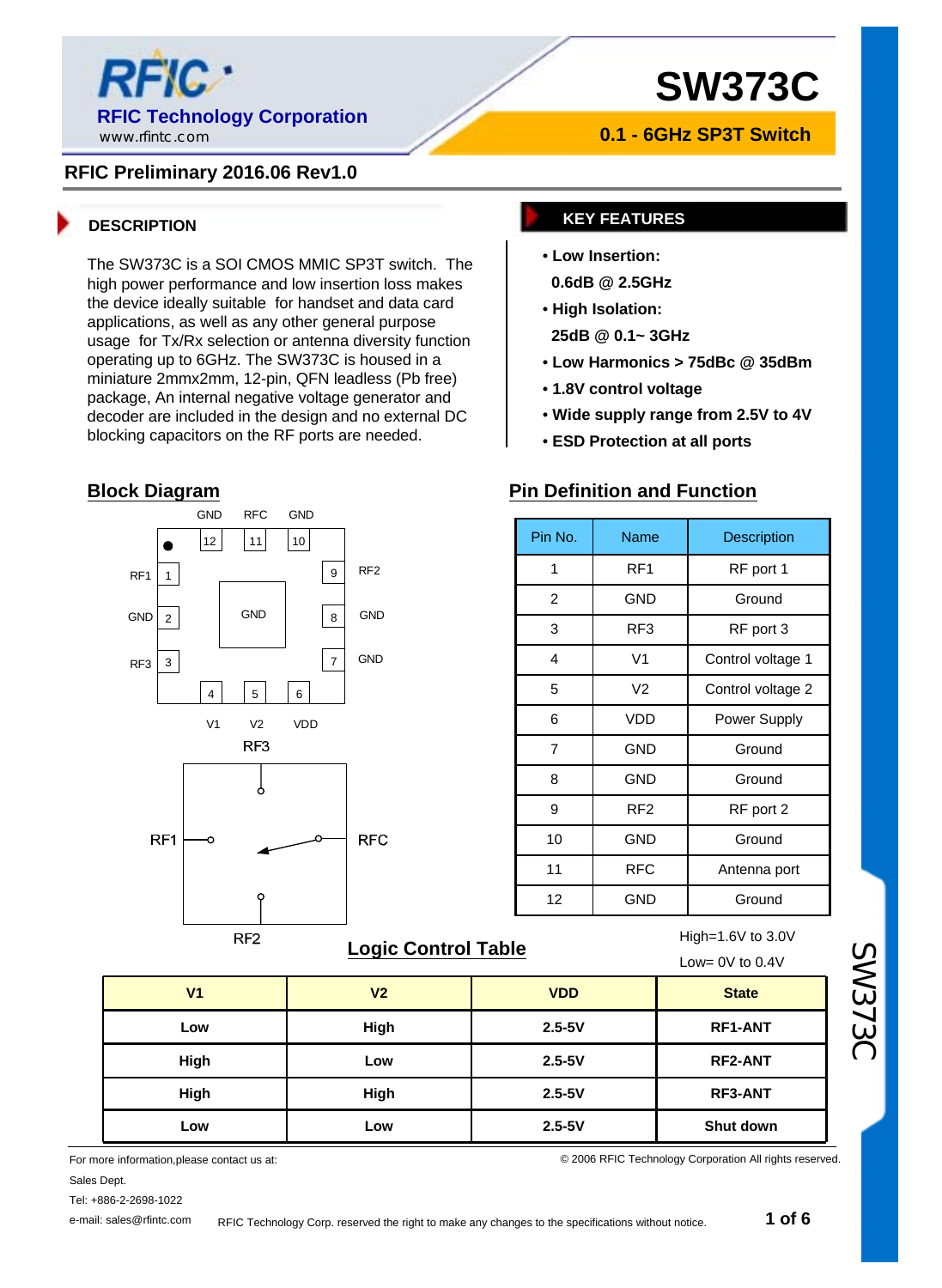

**0.1 - 6GHz SP3T Switch**

#### **RFIC Preliminary 2016.06 Rev1.0**

#### **Absolute Maximum Ratings Important Note:**

| <b>Parameter</b>                                                 | <b>Rating</b>   | Unit |
|------------------------------------------------------------------|-----------------|------|
| <b>Operating Voltage</b>                                         | $+5$            | V    |
| <b>RF Input Power</b><br>(under acceptable bias state, > 500MHz) | $+37$           | dBm  |
| <b>Operating Ambient Temperature</b>                             | $-40$ to $+85$  | °C   |
| Storage Temperature                                              | $-40$ to $+125$ | °C   |
| <b>ESD<sub>HBM</sub></b>                                         | 1000 V          |      |

The information provided in this datasheet is deemed to be accurate and reliable only at present time. RFIC Technology Corp. reserves the right to make any changes to the specifications in this datasheet without prior notice.



#### **Caution: ESD Sensitive Appropriate precaution in handling, packaging And testing devices must be observed.**



RFC

|                | V <sub>1</sub> | <b>VDD</b><br>V <sub>2</sub> |             |
|----------------|----------------|------------------------------|-------------|
| Component      | <b>Size</b>    | Value                        | <b>Note</b> |
| C <sub>1</sub> | 0402           | 1000pF                       | Optional    |
| C <sub>2</sub> | 0805           | 10 <sub>nF</sub>             | Optional    |
| C <sub>3</sub> | 0402           | 1000pF                       | Optional    |
| C <sub>4</sub> | 0402           | 1000pF                       | Optional    |

For more information,please contact us at: Sales Dept.

Tel: +886-2-2698-1022

e-mail: sales@rfintc.com

© 2006 RFIC Technology Corporation All rights reserved.

SW373C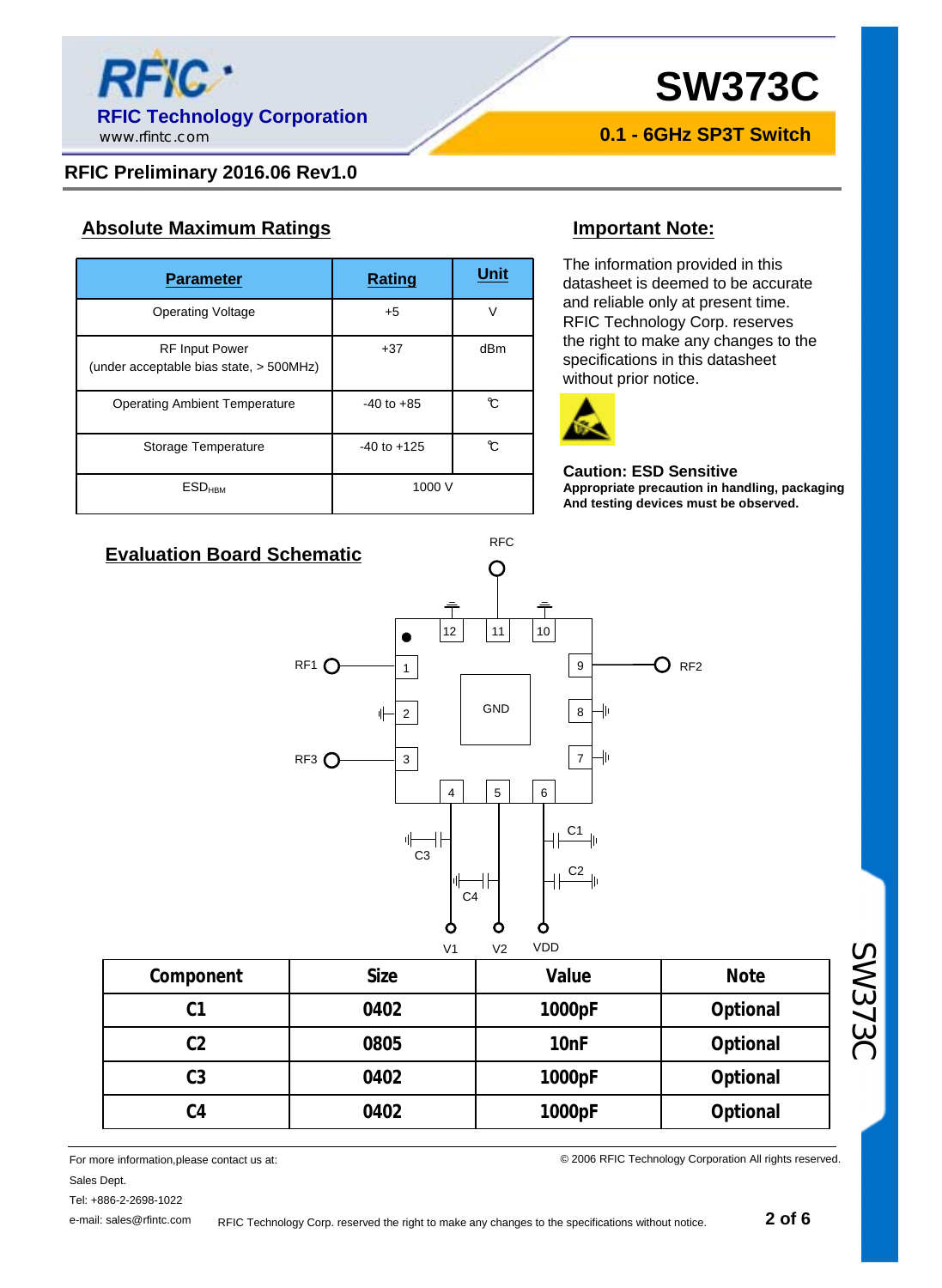

**0.1 - 6GHz SP3T Switch**

#### **RFIC Preliminary 2016.06 Rev1.0**

### **Electrical Characteristics for 25 Ambit Temperature**

Logic High =  $1.8V$ ; Logic Low =  $0V$ ; VDD=3V; TA =  $25^{\circ}$ C; unless otherwise noted

|                                                                   | <b>Specification</b> |                          |                          |                 |                                                                                       |  |
|-------------------------------------------------------------------|----------------------|--------------------------|--------------------------|-----------------|---------------------------------------------------------------------------------------|--|
| <b>Parameter</b>                                                  | <b>Min</b>           | Typ.                     | <b>Max</b>               | <b>Units</b>    | <b>Notes</b>                                                                          |  |
| <b>Insertion Loss</b><br>(IL)                                     |                      | 0.4<br>0.5<br>0.6<br>0.8 | 0.5<br>0.6<br>0.7<br>1.5 | dB              | $0.5 - 1.0$ GHz<br>$1.0 - 2.0$ GHz<br>$2.0 - 3.0$ GHz<br>$3.0 - 6.0$ GHz              |  |
| Isolation<br>(ISO)                                                | 35<br>30<br>25<br>19 | 40<br>35<br>30<br>25     |                          | dB              | $0.5 - 1.0$ GHz<br>$1.0 - 2.0$ GHz<br>$2.0 - 3.0$ GHz<br>$3.0 - 6.0$ GHz              |  |
| Return Loss                                                       | 10                   | 20                       |                          | dB              | $0.5 - 6.0$ GHz                                                                       |  |
| IP0.1dB                                                           |                      | 36.5                     |                          | dBm             | 0.8-6.0GHz                                                                            |  |
| IIP <sub>3</sub>                                                  |                      | 66                       |                          | dBm             | $0.8 - 3$ GHz,<br>$F = 1$ MHz, PIN = +20<br>dBm/tone                                  |  |
| 2fo                                                               | 70                   | 75<br>20                 |                          | dBc             | 900MHz, P <sub>In</sub> =30dBm<br>900MHz, P <sub>In</sub> =20dBm                      |  |
| 3fo                                                               | 65                   | 70<br>86                 |                          | dBc             | 900MHz, P <sub>In</sub> =30dBm<br>900MHz, P <sub>In</sub> =20dBm                      |  |
| IMD3                                                              |                      | 108                      |                          | dBm             | Fcw1=1.85GHz, $Pcw1 = +20dBm$<br>Fcw2=1.74GHz, Pcw2=-15dBm                            |  |
| <b>Switching Speed</b><br>$T_{RISE}/T_{FALL}$<br>$T_{ON}/T_{OFF}$ |                      | 0.25<br>0.5              |                          | us<br><b>us</b> | 10% to 90% RF and 90% to 10% RF<br>50% control to 90% RF and 50% control<br>to 10% RF |  |
| Startup time                                                      |                      | 15                       |                          | us              | Shutdown state to any RF switch state                                                 |  |
| <b>Supply Current</b><br>$($ c $)$                                |                      | 80                       |                          | uA              | $VDD=3.0V$                                                                            |  |
| <b>Control Current</b>                                            |                      | 0.5                      |                          | uA              | $V1 = V2 = 1.8V$                                                                      |  |
| Shut down mode<br>supply current                                  |                      | 5                        |                          | uA              | VDD=3.0V, V1=V2=0V                                                                    |  |

Note: All measurements made in a 50 ohm system. Board loss de-embedded

© 2006 RFIC Technology Corporation All rights reserved.

RFIC Technology Corp. reserved the right to make any changes to the specifications without notice.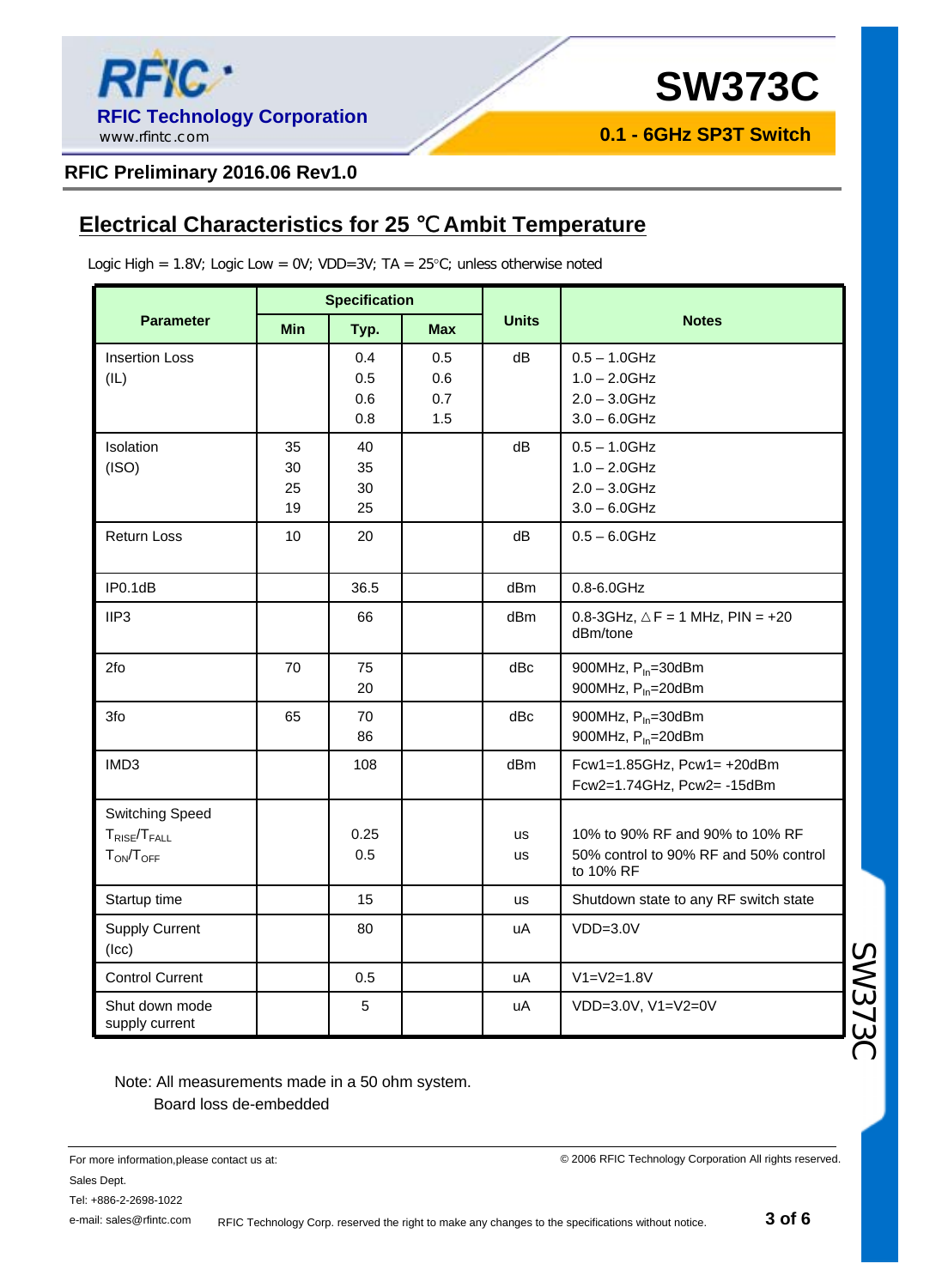

**0.1 - 6GHz SP3T Switch**

#### **RFIC Preliminary 2016.06 Rev1.0**



### **Bottom View**



SW373C

For more information,please contact us at: Sales Dept. Tel: +886-2-2698-1022 e-mail: sales@rfintc.com RFIC Technology Corp. reserved the right to make any changes to the specifications without notice.

© 2006 RFIC Technology Corporation All rights reserved.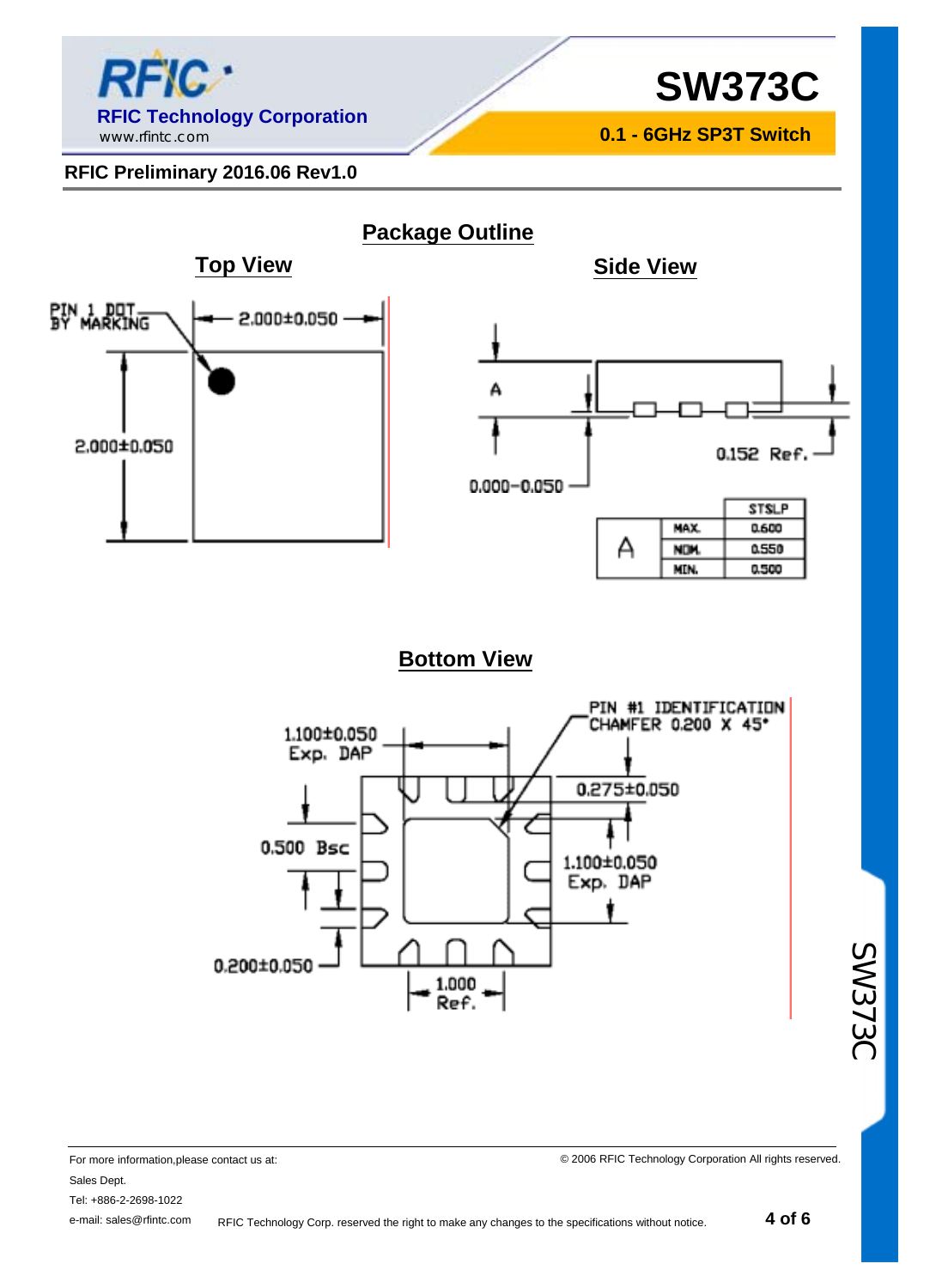

**0.1 - 6GHz SP3T Switch**

#### **RFIC Preliminary 2016.06 Rev1.0**

#### **Tape Dimension**





| $A_0 = 2.25 \pm 0.10$   | $-$ mm |
|-------------------------|--------|
| $Bo = 2.25 \pm 0.10$ mm |        |
| $K_0 = 1.15 \pm 0.10$   | $-$ mm |

Unit: mm

| Symbol | Spec.                  |  |  |
|--------|------------------------|--|--|
| Κ1     |                        |  |  |
| Ρo     | $4.0 \pm 0.10$         |  |  |
| Ρ1     | 4.0±0.10               |  |  |
| Р2     | 2.0± 0.05              |  |  |
| Do     | $1.50^{+0.10}_{+0.10}$ |  |  |
| D1     | 1.10±0.10              |  |  |
| E      | $1.75 \pm 0.10$        |  |  |
| F      | 3.50±0.05              |  |  |
| 10Po   | 40.0±0.10              |  |  |
| W      | 8.0± 0.20              |  |  |
|        | $0.25 \pm 0.02$        |  |  |

#### Notice:

- 1. 10 Sprocket hole pitch cumulative tolerance  $is \pm 0.1$ mm
- 2. Pocket position relative to sprocket hole<br>measured as true position of pocket not pocket hole.
- 3. Ao & Bo measured on a place 0.3mm above<br>the bottom of the pocket to top surface of the carrier.
- 4. Ko measured from a plane on the inside bottom of the pocket to the top surface of the carrier.
- 5. Carrier camber shall be not than 1mm per<br>100mm through a length of 250mm.

For more information,please contact us at: Sales Dept.

Tel: +886-2-2698-1022

e-mail: sales@rfintc.com

© 2006 RFIC Technology Corporation All rights reserved.